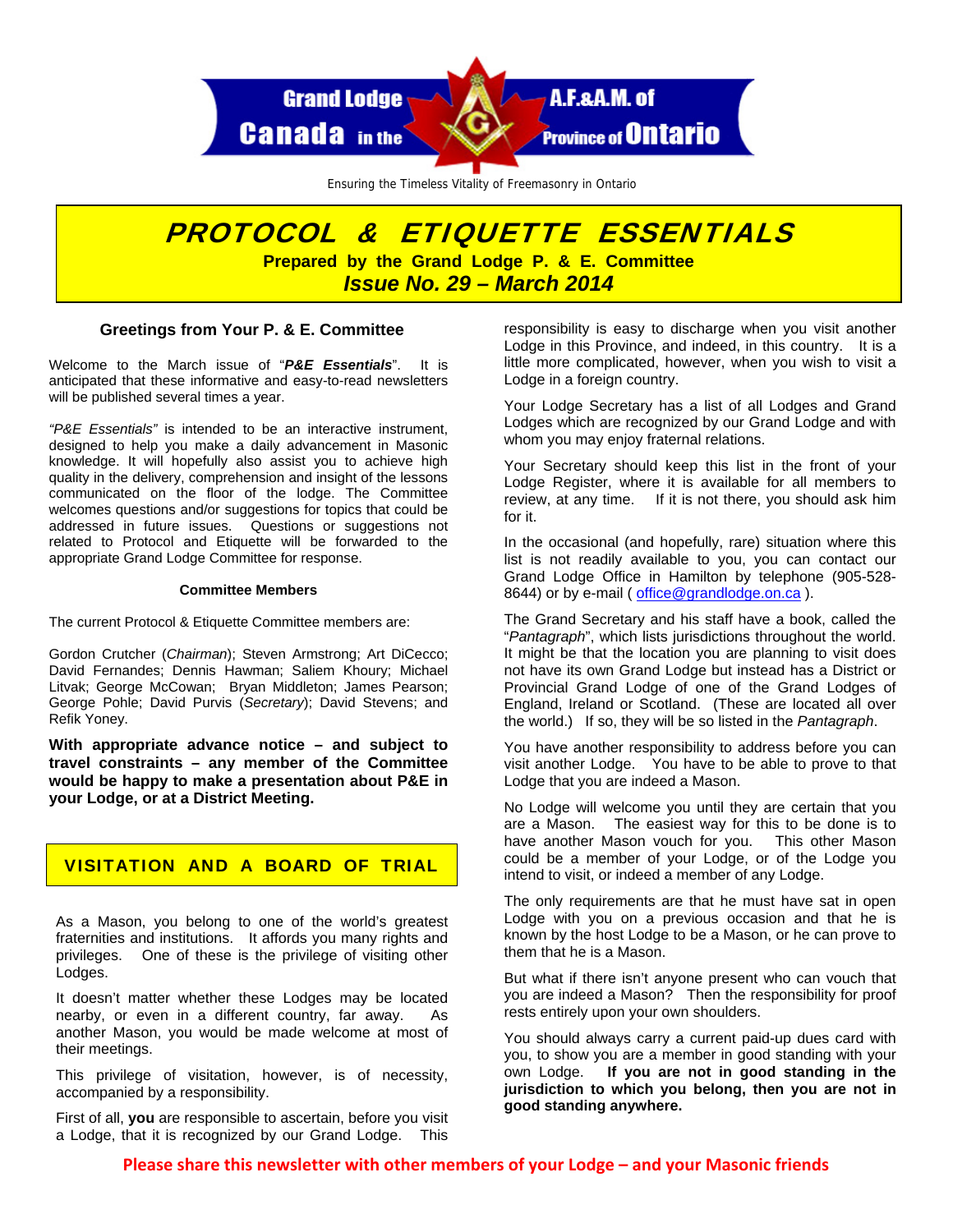It wouldn't hurt to have a recent Lodge summons with you, especially if it happens to mention your name. The summons may indicate that you are, or have been, a Lodge Officer. If you are a fairly new Mason, it may contain a reference to your passing or raising.

What other documents could you carry? Well, if you're really organized and have planned your visit well in advance, your Lodge Secretary could provide you with a Letter of Good Standing, on Lodge letterhead. Such a letter should be signed and sealed.

If you're super organized (and there's sufficient time to do so), you could ask your Lodge Secretary to send a letter to the other Lodge, advising them in advance of your forthcoming visit, about your intentions. If the other Lodge is in another Jurisdiction, your Lodge Secretary must request our Grand Secretary to write such a letter to the Grand Lodge of the Jurisdiction you wish to visit. This way they will be expecting you.

You could also carry your Grand Lodge certificate, (the one you received after you completed your Third Degree). If you have misplaced this certificate, you can obtain a replacement from Grand Lodge, (through your Lodge Secretary), for a \$15 fee.

While not a requirement, consider preparing a short summary of your personal contact information, as well as your Masonic background and current status, (some basic details that would fit on a 3" by 5" index card). You could then have this card ready to give to the Lodge you intend to visit.

This summary could include such information as:

- Your name, personal address, and profession;
- Your Lodge's full name and address;
- The name of your Grand Lodge and its address;
- The dates and place you were initiated, passed and raised;
- What Masonic offices you may have held (e.g. W. M. of your Lodge).

Such a card could assist to expedite the examining process, one that the Lodge you are trying to visit is likely to insist upon.

A current Canadian passport can also be very useful. While it wouldn't prove that you are a Mason, it would attest to your personal identity and that you are indeed the person named on your dues card.

In addition to carrying appropriate documentation, you should be prepared to be examined by members of the Lodge you will be visiting. This committee will certainly want to see your documentation. However, in case it may be forged, they will also ask you sufficient questions in order to satisfy themselves that you are a Mason. This examining process is called a **Board of Trial**.

You will likely be asked to take something called a **Tyler's Oath**. This oath can be found on page 178 of our current (2013) Grand Lodge Book of Constitution. You don't have to have the words memorized, (although you would obviously make a favourable impression upon the other Lodge's examining committee if you did).

This oath attests that you are a Master Mason, that you belong to a just and legally constituted Lodge, that you are not suspended or expelled from your Lodge, and that you know of no reason why you should not hold Masonic communication with the Lodge you are visiting.

If you have undergone a Board of Trial before, you will have a general idea what to expect. If you haven't, it would be a good idea to ask one of the more experienced members of your Lodge about the kind of questions you are likely to be asked. You should definitely learn the modes of recognition in each Degree.

Now, let's look at the second aspect of responsibility that accompanies visitations, namely the responsibility of the Lodge which you are visiting to satisfy themselves that you are indeed a Mason.

In our Grand Jurisdiction, this responsibility is described in Sections 213 – 216 of our Book of Constitution. Every Worshipful Master should be familiar with these Sections, or at least aware that they exist, so he can refer to them when he learns that a visitor seeks admission to his Lodge.

If there is no one to vouch for the visitor, then it is the Master's responsibility to appoint a committee to conduct a Board of Trial to examine the visitor. Although he could also be a member of this committee, it is more likely that the Master will ask at least two other Master Masons to serve on the committee. At least one of them should be an Installed Master.

Great care should be taken by the Master in appointing members to a Board of Trial, to ensure not only that they are qualified but that they fully understand their function.

The committee should itself be familiar with Sections 213 – 216 of the Book of Constitution, so they can comply with its requirements.

You may have thought, wouldn't it be nice if Grand Lodge would prepare and distribute a set of standard questions that the committee could ask during a Board of Trial. Then all you would have to do is get that list from your Secretary, pose all or some of the questions to the visitor, and your job is finished.

If there was such a list, how long do you think it would take before it fell into the wrong hands? Before it was posted on the internet? What a sham and disservice it would be if all an impostor had to do was obtain a copy of the list, do a little research to try and figure out the answers, then pass himself off as a Mason.

The Examining Committee will meet with the visitor in a private area, such as the anteroom, outside of the actual Lodge room itself. If there is more than one visitor, each should be examined individually and privately. (If all the visitors know each other – perhaps they belong to the same Lodge – you could examine one and he could then vouch for the rest.)

Incidentally, as pointed out by Frederick Smyth, the proper term for such a brother, in Masonic parlance, is **visitor**, and not guest. A visitor comes to see. The word is derived from the Latin, *visitare = to go to see for a purpose*. (A guest is typically invited to visit.) It is yet another subtle semantic symbol in our Masonic usage.

**You can request a direct e‐mail subscription to** *P. & E. Essentials* **from: Gordon@Crutcher.ca**